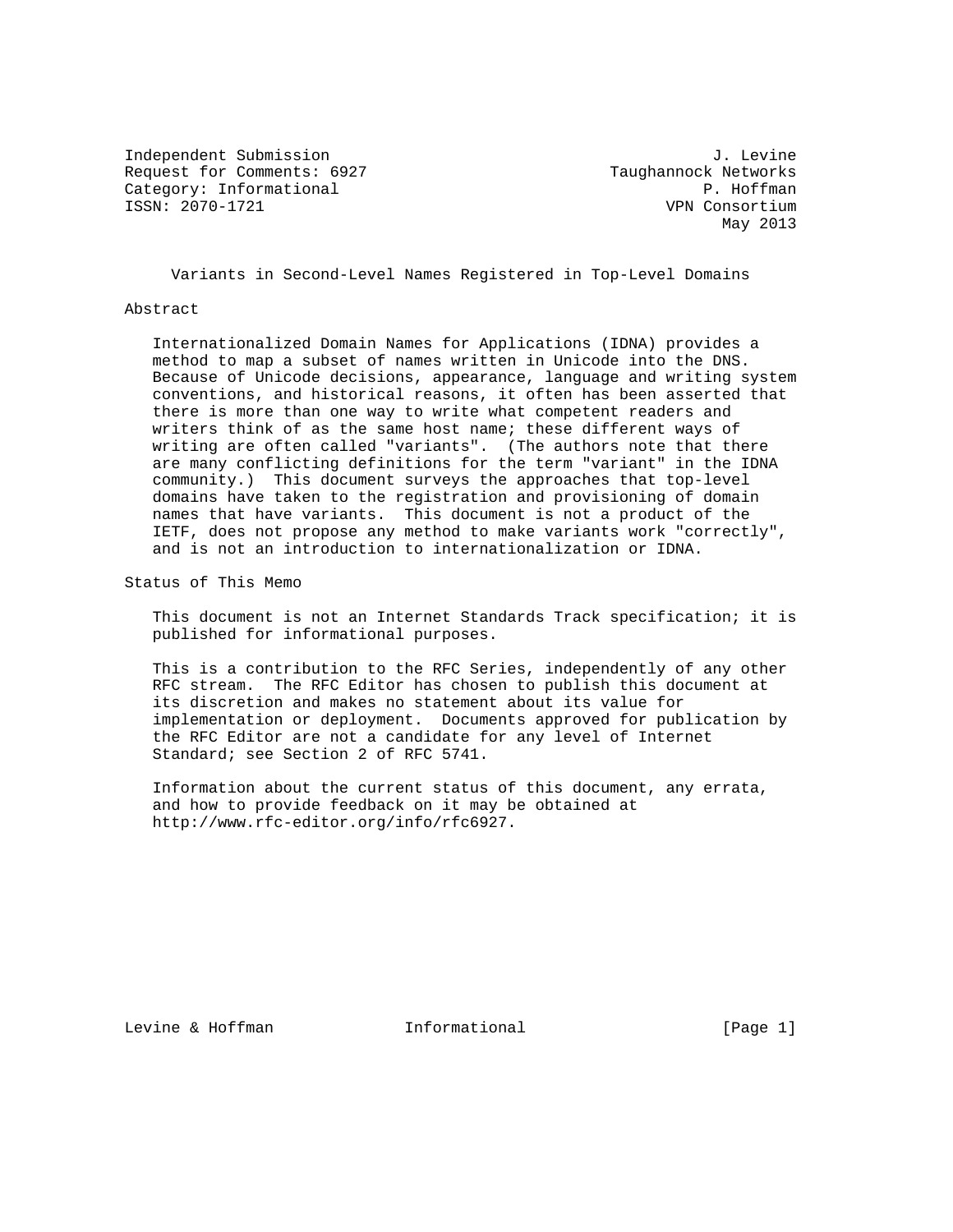# Copyright Notice

Copyright (c) 2013 IETF Trust and the persons identified as the document authors. All rights reserved.

This document is subject to BCP 78 and the IETF Trust's Legal Provisions Relating to IETF Documents (http://trustee.ietf.org/license-info) in effect on the date of publication of this document. Please review these documents carefully, as they describe your rights and restrictions with respect to this document.

# Table of Contents

| $1$ .<br>2.<br>$\mathcal{E}$<br>$4 \cdot$ | $4.1.$ AERO<br>4.4.<br><b>CAT</b><br>45<br>4.6.<br>COOP<br>4.7.<br><b>TNFO</b><br>4.11. NAME<br>NET<br>4 1 2<br>4 1 3 |
|-------------------------------------------|-----------------------------------------------------------------------------------------------------------------------|
|                                           | 4.15.                                                                                                                 |
|                                           | 4.16.                                                                                                                 |
|                                           | 4.17.                                                                                                                 |
| 5 <sub>1</sub>                            | 4.18. XXX                                                                                                             |
|                                           |                                                                                                                       |
|                                           |                                                                                                                       |
|                                           |                                                                                                                       |
|                                           | 5 4<br>$\overline{CN}$                                                                                                |
|                                           | F.S                                                                                                                   |
|                                           | 5.6.<br>EU.                                                                                                           |
|                                           |                                                                                                                       |
|                                           | 5.8.                                                                                                                  |
|                                           | 5.9.                                                                                                                  |
|                                           |                                                                                                                       |
|                                           |                                                                                                                       |

Levine & Hoffman Manuel Informational

[Page 2]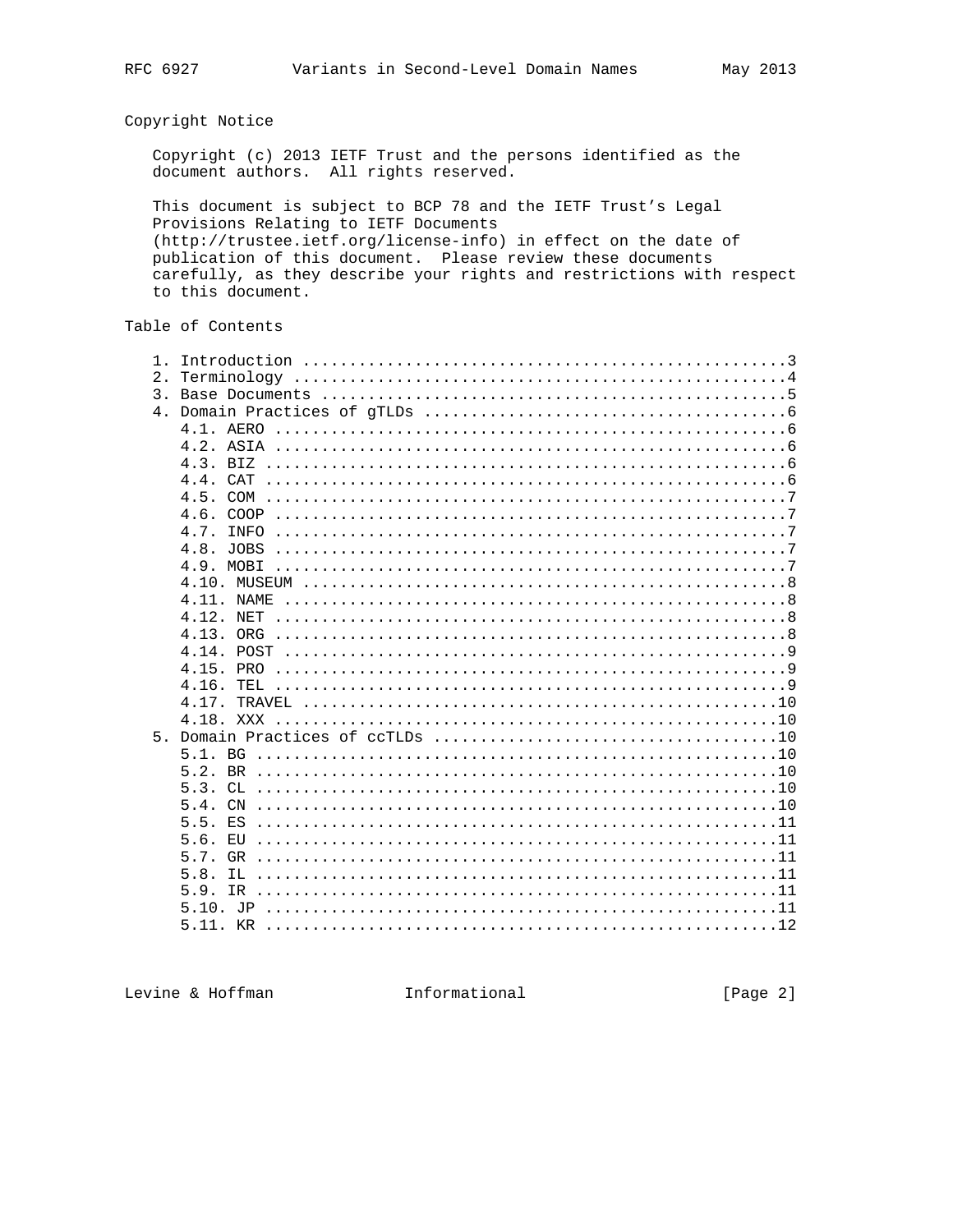| $5.23. \text{ XN}$ - MGBERP4A5D4AR<br>6. |
|------------------------------------------|

### 1. Introduction

 Internationalized Domain Names for Applications (IDNA) [RFC5890] allows host names in the DNS [RFC1035] to contain characters from the Unicode repertoire. Some Unicode characters are considered to be "variants" of one another. Because of the 20th century reform of Chinese writing, there is often more than one representation of what Chinese speakers think of as the same character. Some languages written in Latin characters with accents and diacritical marks, known as decorated characters, allow the decorations to be omitted in some situations; for example, French sometimes omits accents on capital letters, depending on country and culture. Due to the difficulty of representing decorated characters in ASCII systems, many users have informally used undecorated characters in DNS host names, even when they are not linguistically equivalent to the decorated versions.

 There is no single agreed-on definition of "variant". In 2012, ICANN said that variants "occur when a single conceptual character can be identified with two or more different Unicode Code Points with graphic representations that may be visually similar" (this definition was previously available at

 http://www.icann.org/en/resources/idn/variant-tlds). ICANN's IDN Variant Issues Project report [VIPREPORT] says that "[t]here is today no fully accepted definition for what may constitute a variant relationship between top-level labels". RFC 3743 [RFC3743] (an Informational RFC, not the product of the IETF) says that the idea of variants is "wherein one conceptual character can be identified with several different Code Points in character sets for computer use".

 The proper handing of variant names has been a topic of extensive debate and research, with little consensus reached on how to handle them or even what characters are variants of each other. Many people

Levine & Hoffman **Informational** [Page 3]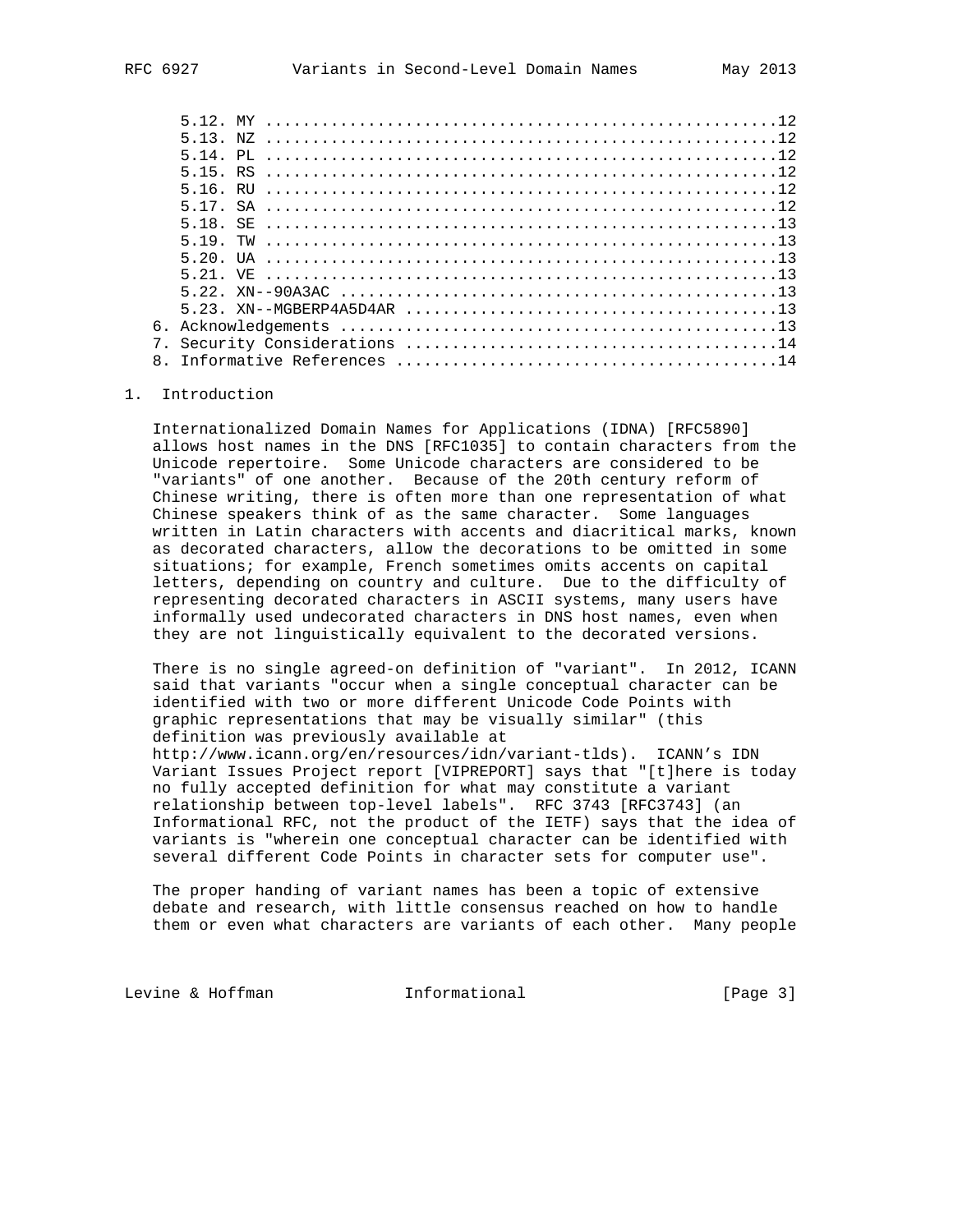would like variant names to behave "the same", for a diverse range of meanings of "same". In some cases, it is a textual similarity, such as variants having corresponding DNS records; in some, it is functional similarity, such as variant names resolving to the same web server; while in others, it is user experience similarity, such as names resolving to web sites that, while not identical, are perceived by human users as equivalent.

 This document provides a snapshot of variant handling in the top level domains (TLDs) contracted by ICANN, so-called gTLDs (generic TLDs) and sTLDs (sponsored TLDs), as of late 2012. We chose those domains because ICANN requires each TLD to describe its IDN and variant practices, and the TLD zone files are available for inspection, to verify what actually goes into the zones. This document also contains a small sampling of so-called ccTLDs (country code TLDs, the TLDs that consist of two ASCII letters) for which we could find information.

 Since "variant" can mean vastly different things to different people, there is also no agreement about when two zones are supposed to "behave the same". Also, the gTLDs and sTLDs might have different views of what variants are and are not required to report to ICANN about their policies.

2. Terminology

 We use some terminology that has become generally agreed to when discussing variant names, although we openly admit that such agreement is not complete and the terminology continues to change.

- Bundle: The IDN practices documents (see below) can identify sets of code points that are considered variants of each other using Language Variant Tables, defined in [RFC3743]. A set of names in which the characters in each position are variants is known as a bundle or, more technically, as an "IDL Package". The variant rules vary among languages, and for the same language can vary among TLDs. Many languages do not define variant characters and hence do not have bundles.
- Allocated: A name is allocated if sponsorship of that label in some zone has been granted. This is similar to what many people refer to as "registered".
- Active: A name is active if it appears as an owner name in a zone. Most allocated names are active, but some are not.

Levine & Hoffman **Informational** [Page 4]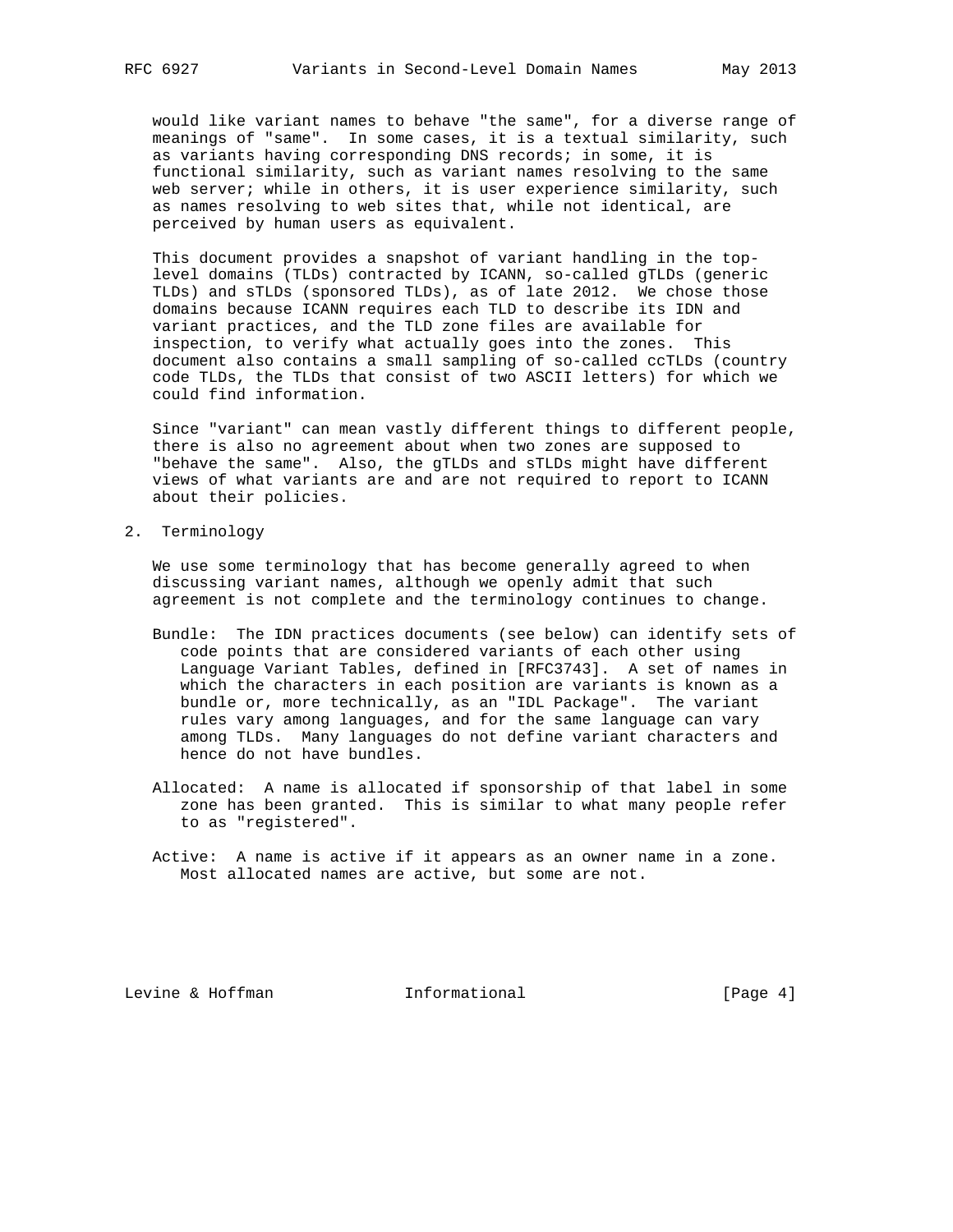- Blocked: Some names cannot be registered at all. For example, some registries allow one name in a bundle to be registered and block the rest.
- Withheld: Some names can only be allocated under certain conditions. For example, some registries permit only the registrant of one name in a bundle to register or activate other names in the same bundle.
- Parallel NS: Multiple names in a bundle are provisioned in the TLD with identical NS records, so they all are handled by the same name servers.
- DNAME aliasing: The DNAME [RFC6672] DNS record creates a shadow tree of DNS records, roughly as though there were a CNAME in the shadow tree pointing to each name in the target tree. DNAMEs have been used both to provide resolution for several names in a bundle and to provide resolution for every name under a TLD.
- 3. Base Documents

 ICANN has published a variety of documents on variant management. The most important are the "Guidelines for the Implementation of Internationalized Domain Names" issued in Version 1.0 [G1] and Version 3.0 [G3].

 ICANN says that TLDs are supposed to register an IDN practices document with IANA for each language and/or script in which the TLD accepts IDN registrations, to be entered in the IANA Repository of IDN Practices [IANAIDN]. The practices document lists the Unicode characters allowed in names in the language or script, which characters are considered equivalent, and which of an equivalent group is preferred. Some TLDs have been more diligent than others at keeping the registry up to date. Also, some TLDs have tables for a few languages and scripts, while others (notably .COM, .NET, and .NAME) have a large set of tables, including some for languages and scripts that are no longer spoken or used, such as Runic and Ogham. The authors also note that many of the tables in the IANA registry are clearly out of date, containing URLs of policy pages that no longer exist and contact information for people who have left the registry.

 Some of the ICANN agreements with each TLD [ICANNAGREE] describe the TLD's IDN practices, but most don't.

Levine & Hoffman **Informational** [Page 5]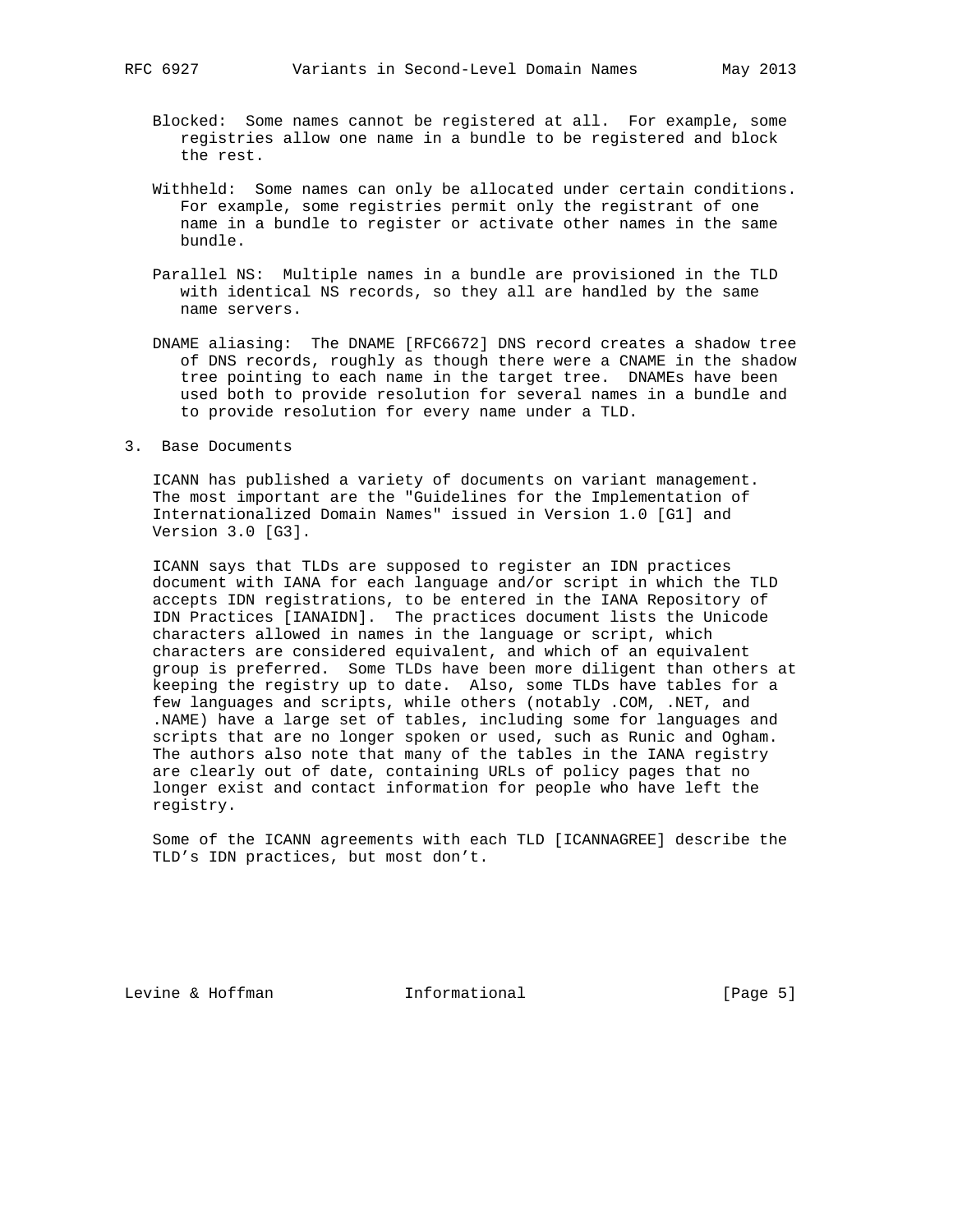## 4. Domain Practices of gTLDs

 This list covers most of the current set of gTLDs. In most cases, the authors have also checked the zone files for the gTLD to verify or augment the policy description.

## 4.1. AERO

The .AERO TLD has no IDNs and no rules or practices for them.

## 4.2. ASIA

 The .ASIA domain accepts registrations in many Asian languages. They have IANA tables for Japanese, Korean, and Chinese. The IANA tables refer to their CJK IDN policies [ASIACJK], which say that applied-for and preferred IDN variants are "active and included in the zone". No IDN publication mechanism is described in the documentation, but since the zone file contains no DNAMEs, they must be using parallel NS for variants.

## 4.3. BIZ

 ICANN gave the registry (Neustar) non-specific permission to register IDNs in a letter in 2004 [TWOMEY04A]. The IDN rules were apparently discussed with ICANN but not defined; see Appendix 9 of the registry agreement [ICANNBIZ9].

 They have about a dozen IANA tables. No IDN publication mechanism is described, but from inspection, it appears that variants are blocked.

## 4.4. CAT

 The IDN rules are described in Appendix S, Part VII.2 [ICANNCATS] of the ICANN agreement. "Registry will take a very cautious approach in its IDN offerings. IDNs will be bundled with the equivalent ASCII domains". The only language is Catalan. No IDN publication mechanism is described.

 Appendix S includes "The list of non-ASCII-characters for Catalan language and their ASCII equivalent for the purposes of the defined service", which implicitly describes bundles. The bundles consist of names with accented and unaccented vowels, U+00E7 ("c with cedilla") and a plain c, and the Catalan "ela geminada" written as two l's separated by a U+00B7 ("middle dot") and the three characters "l-l".

Levine & Hoffman **Informational** [Page 6]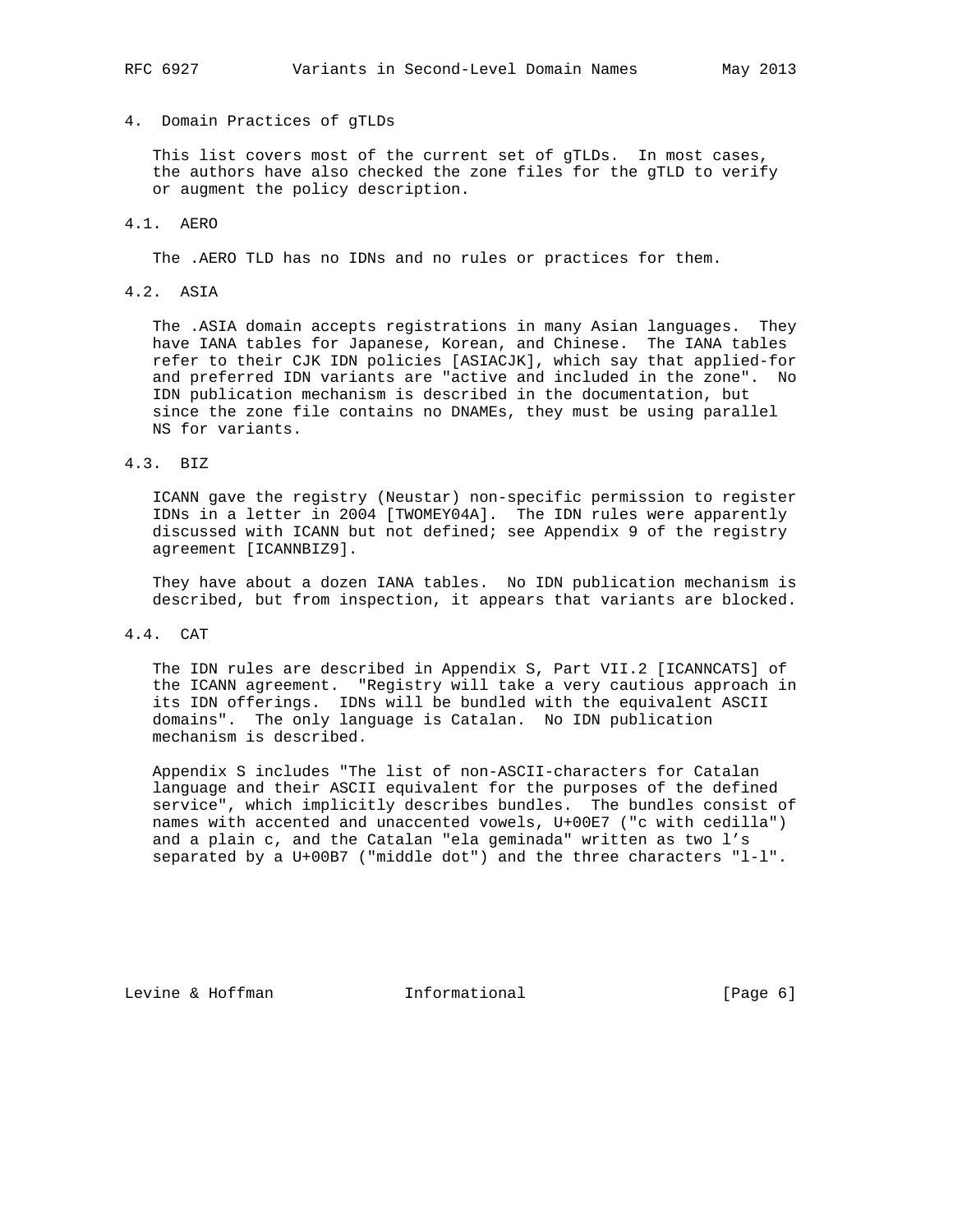When a registrant registers an IDN, the registry also includes the ASCII version. From inspection of the zone file, the ASCII version is provisioned with NS, and the IDN is a DNAME alias of the ASCII version.

## 4.5. COM

 ICANN and Verisign have extensive correspondence about IDNs and variants, including letters to ICANN from Ben Turner [TURNER03] and Russell Lewis [LEWIS03].

 The IANA registry has tables for several dozen languages, including archaic languages such as hieroglyphics and Aramaic. Verisign publishes documents describing scripts and languages [VRSNLANG], character variants [VRSNCHAR], registration rules [VRSNRULES], and additional registration logic [VRSNADDL].

 In Chinese, variants are blocked (see [VRSNADDL]). In other languages, there is no bundling or blocking.

#### 4.6. COOP

The .COOP TLD has no IDNs and no rules or practices for them.

4.7. INFO

 The IANA registry has a table for German. The German table notes that "the Eszet ... character used in the German script will be mapped to a double 's' string (i.e. 'ss')". The domain also offers names in Greek, Russian, Arabic, Korean, and other languages. The list and IDN tables are on the registry's web site [INFOTABLES].

 Afilias says (not in a published policy) that it does not allow Korean characters with different widths and that there are no variants in .INFO.

 Appendix 9 of the registry agreement [ICANNINFO9] refers to a 2003 letter from Paul Twomey [TWOMEY03] that refers to blocking variants.

4.8. JOBS

The .JOBS TLD has no IDNs and no rules or practices for them.

4.9. MOBI

 The zone file has about 22,000 IDNs. Afilias says (not in a published policy) that .MOBI supports Simplified Chinese only and that the language table for this is the same as that used by .CN.

Levine & Hoffman **Informational** [Page 7]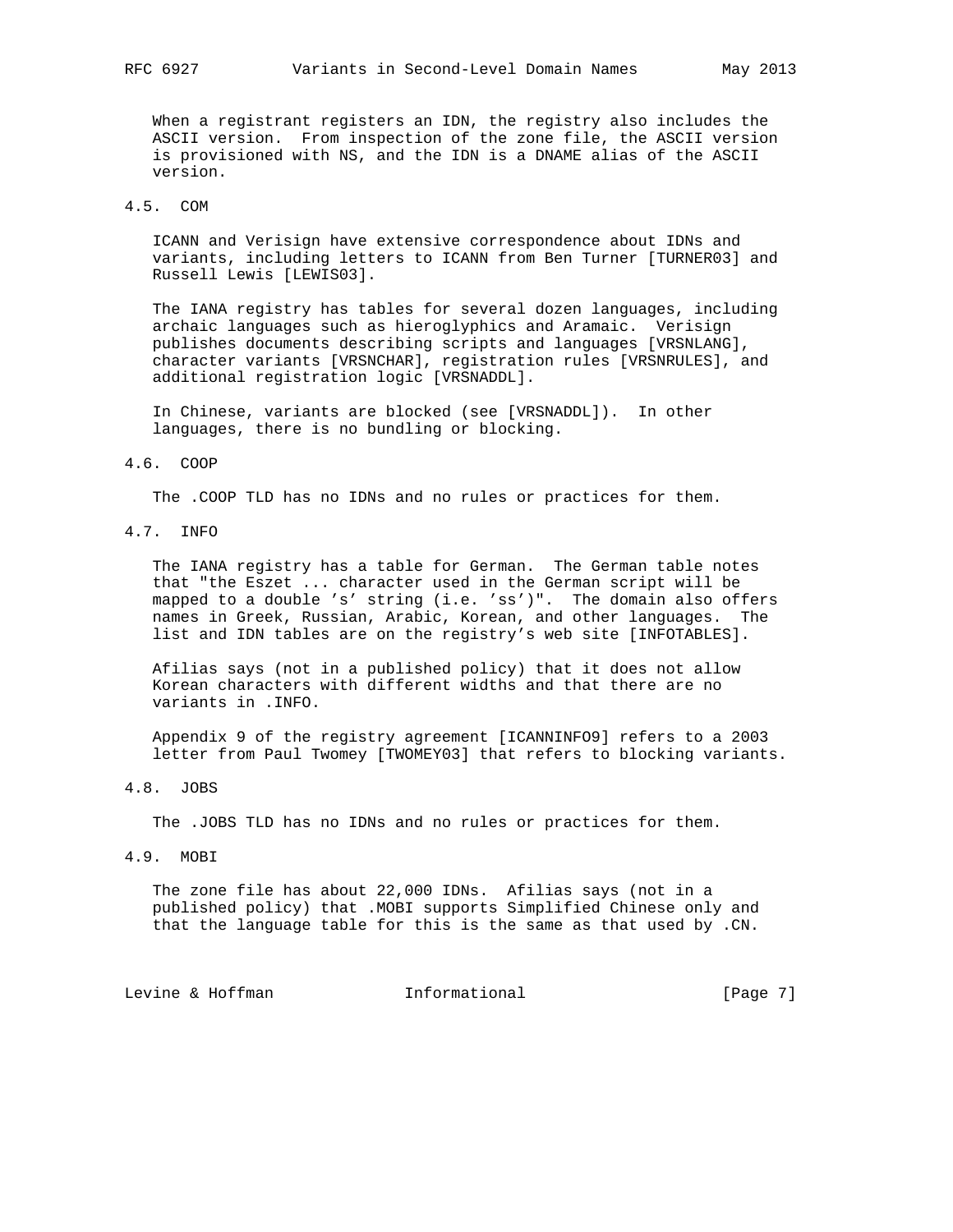Variant characters are blocked from registration. The domain has no tables at IANA. Appendix S of the registry agreement [ICANNMOBIS], says that IDNs are provisioned according to [G1].

### 4.10. MUSEUM

 The zone file has many IDNs, but spot checks find that many are lame or dead. A 2004 letter from Paul Twomey [TWOMEY04] refers to [G1].

 The registry has a detailed policy page [MUSEUMPOLICY]. IDNs are accepted in Latin and Hebrew scripts, with plans for Arabic, Chinese, Japanese, Korean, Cyrillic, and Greek. They do no bundling or blocking, but names that may be confusable due to visual similarity are not allowed. These are apparently determined by manual inspection, which is practical due to the very small size of the domain.

4.11. NAME

The .NAME TLD is managed the same as .COM.

4.12. NET

The .NET TLD is managed the same as .COM.

4.13. ORG

 A 2003 letter from Paul Twomey [TWOMEY03A] refers to [G1]. The registry has a list of IDN languages [PIRIDN], several written in Latin script, plus Chinese and Korean. A Questions page [PIRFAQ] states that Chinese names have been accepted since January 2010 and Cyrillic names in seven languages since February 2011. The practices for some, but not all, of the Latin languages are registered with IANA.

 A Chinese language policy form on the Public Interest Registry (PIR) web site says that the ZH-CN and ZH-TW IDNs use the corresponding ccTLD tables from IANA, and check boxes say that Variant Registration Polices and Variant Management Policies are applicable but don't say what those policies are.

 Private correspondence [CHANDIWALA12] describes not-yet-public rules for variants in Chinese and Cyrillic in .ORG that restrict the number of variants that a registration can have.

 The Korean language policy form says that it uses the KRNIC table for Korean from IANA and that there are no variants.

Levine & Hoffman **Informational** [Page 8]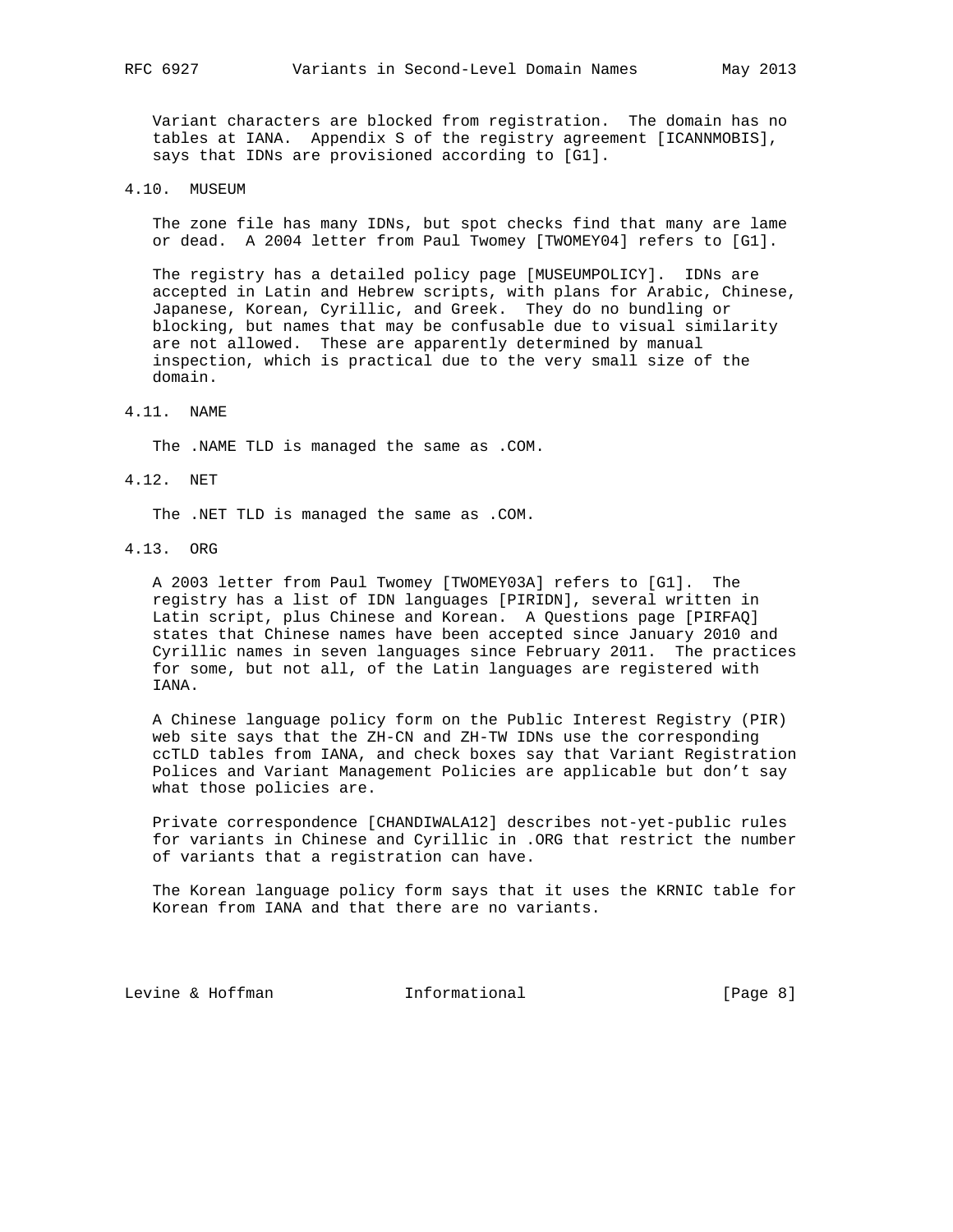## 4.14. POST

The .POST TLD appears to have no registrations at all yet.

### 4.15. PRO

The .PRO TLD has no IDNs and no rules or practices for them.

## 4.16. TEL

 The zone has many IDNs. It is probably operating according to a 2004 letter from Paul Twomey [TWOMEY04A] to Neustar, which did not mention specific TLDs. Its policy page [TELPOLICY] has links to IDN practices for 17 languages, all but one of which are registered with IANA. None of the Latin scripts do bundling or blocking. The Japanese practices say that variants are blocked. The Chinese practices document says:

 Therefore, in addition to the blocking mechanism, bundling is also implemented for the Chinese language IDNs. When registering a Chinese language IDN (primary domain name) up to two additional variant domain names will be automatically registered. The first variant will consist entirely of simplified Chinese characters that correspond to those comprising the primary domain name. The second variant will consist exclusively of traditional Chinese characters that correspond to those comprising the primary domain name.

 The primary domain name together with the requested variants constitutes a bundle on which all operations are atomic. For example, if the registrant adds a name server to the primary domain name, all names in the bundle will be associated with that new name server.

 The zone has no DNAME records, so the second paragraph strongly suggests parallel NS.

 The .TEL TLD, intended as an online directory, does not allow registrants to enter arbitrary Resource Records (RRs) in the zone. Nearly all names have NS records pointing to Telnic's own name servers. The A records all point to Telnic's own web server that shows directory information. NAPTR records provide telephone numbers of registrants if available. Users can only directly provision MX records. Currently, there are 16 domains, none of which are IDNs, that point to random other name servers and mostly appear to be parked.

Levine & Hoffman **Informational** [Page 9]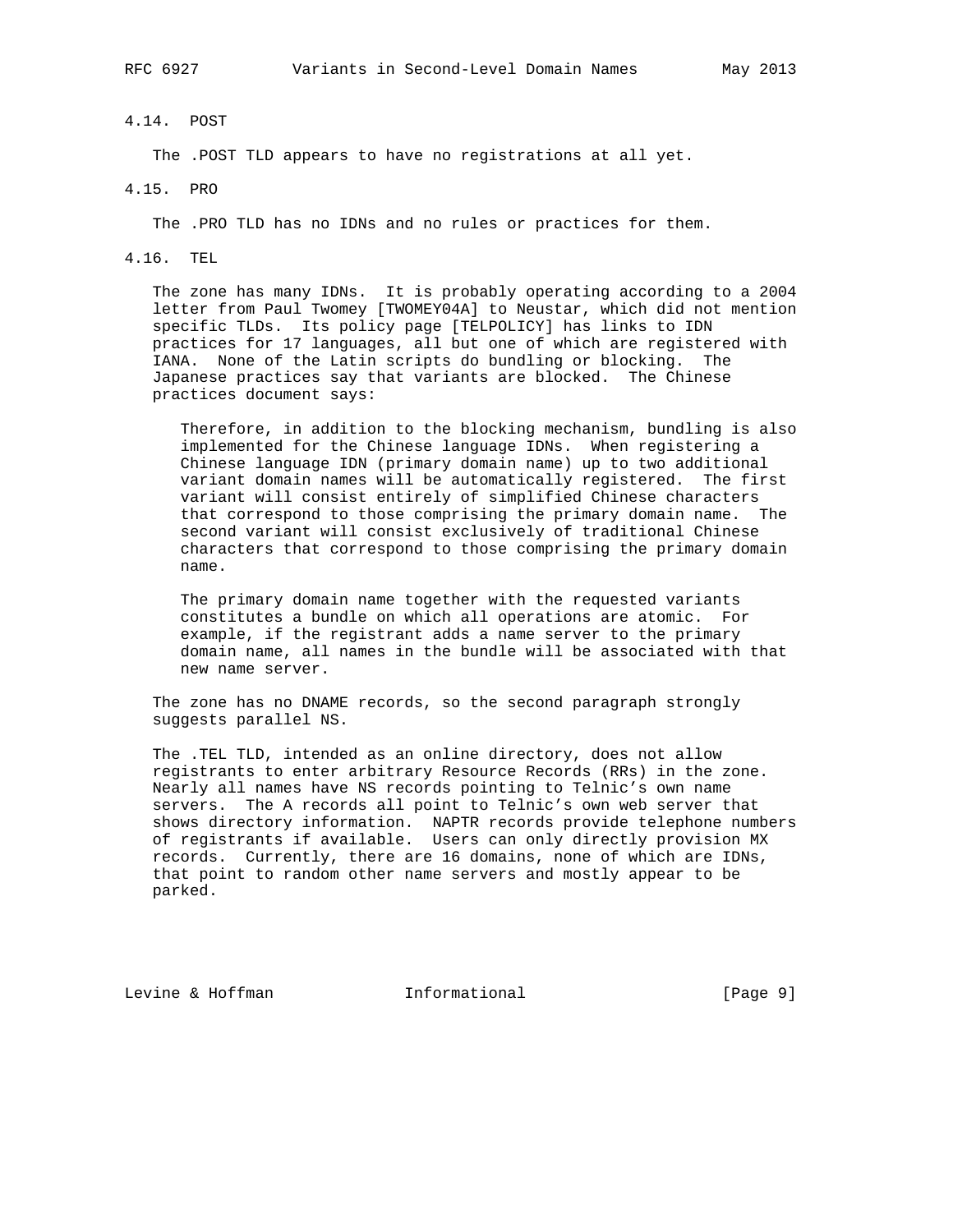## 4.17. TRAVEL

The .TRAVEL TLD has no IDNs and no rules or practices for them.

4.18. XXX

The .XXX TLD has no IDNs and no rules or practices for them.

5. Domain Practices of ccTLDs

 Some ccTLDs publish their IDN policies. This section is a non exhaustive sampling of some of those policies. Note that few ccTLDs make their zone files available, so the authors could not validate the policies by looking in the zone files.

5.1. BG

 The .BG TLD (for Bulgaria) publishes a policy page [BGPOLICY]. It has published an IDN table for the Bulgarian and Russian languages in [IANAIDN]. The policy does not mention variants.

### 5.2. BR

 The .BR TLD (for Brazil) publishes a policy page [BRPOLICY]. It has published an IDN table for the Portuguese language in [IANAIDN]. Although the IDN table does not describe variants, the policy page says that bundles consist of names that are the same disregarding accents on vowels, cedillas on letter "c", and inserted or deleted hyphens. Only the registrant of a name in a bundle can register other names from the same bundle.

## 5.3. CL

 The .CL TLD (for Chile) publishes a policy page [CLPOLICY]. It has published an IDN table for the Latin script in [IANAIDN]. The policy says that variants are not considered for registration.

# 5.4. CN

 The .CN TLD (for China) publishes its policy as [RFC4713]. It has published an IDN table for the Chinese language in [IANAIDN]. The policy says that variants are "added into the zone file", presumably as NS records.

Levine & Hoffman **Informational** [Page 10]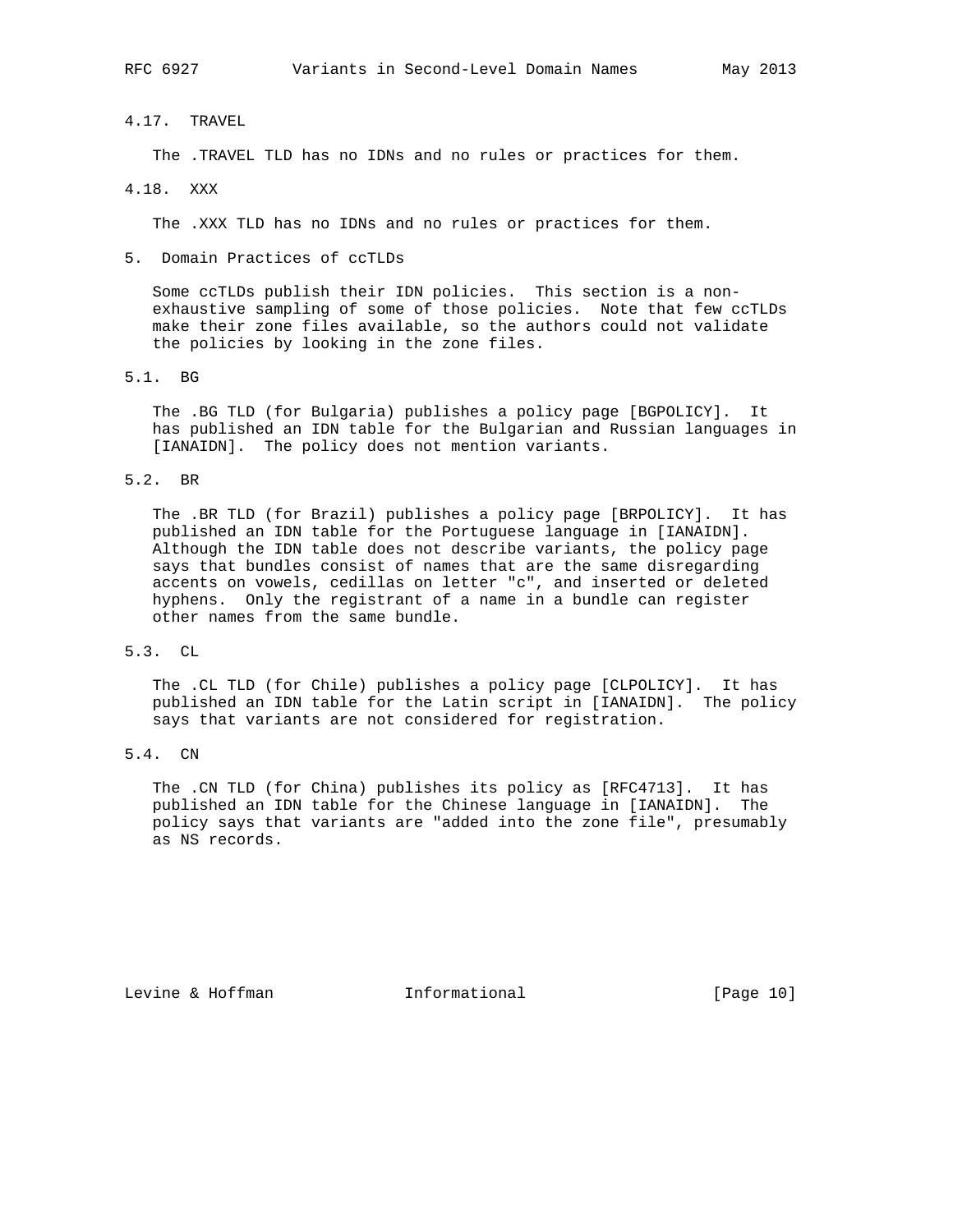# 5.5. ES

 The .ES TLD (for Spain) publishes an IDN Area page [ESIDN]. It allows ten accented vowels, U+00E7 ("c with cedilla"), U+00F1 ("n with tilde"), and the Catalan "ela geminada" written as two l's separated by a U+00B7 ("middle dot"). There are no published IDN tables, and there appears to be no variant policy.

#### 5.6. EU

 The .EU TLD (for Europe) publishes a policy page [EUPOLICY]. It has published IDN tables for three scripts in [IANAIDN]. There appears to be no variant policy.

# 5.7. GR

 The .GR TLD (for Greece) publishes a policy page [GRPOLICY] and an FAQ [GRFAQ]. The policy says that all variants of a name under .GR are assigned to the domain owner, with the zone pointing the NS records of all the variants to the name server of the "main form" of the registered name. The FAQ says that domain names in Greek characters are inserted in the zone using their non-punctuated form in Punycode and that the punctuated form is associated with the non punctuated with a DNAME record. It does not publish IDN tables in [IANAIDN].

## 5.8. IL

 The .IL TLD (for Israel) publishes a policy page [ILPOLICY]. It has published an IDN table for the Hebrew language in [IANAIDN]. There is no variant policy.

### 5.9. IR

 The .IR TLD (for Iran) publishes a policy page [IRPOLICY]. It has published an IDN table for the Persian language in [IANAIDN]. The IDN table says that it will block registration of variants. However, the policy document says that no IDNs can be registered in .IR.

## 5.10. JP

 The .JP TLD (for Japan) publishes a policy page [JPPOLICY]. It has published an IDN table for the Japanese language in [IANAIDN]. Each code point in that table defines no variants, which means there are no variants in registration or resolution.

Levine & Hoffman **Informational** [Page 11]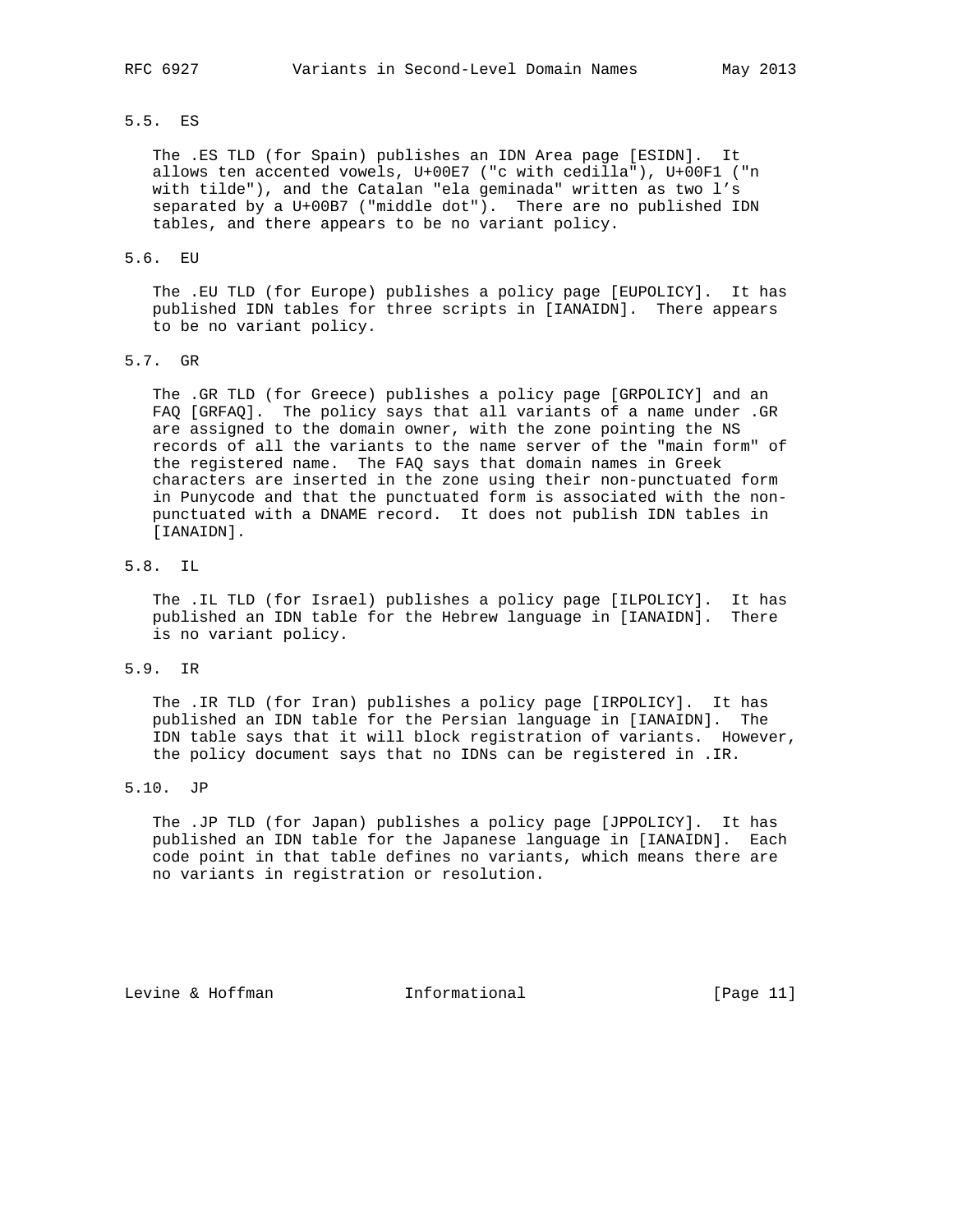# 5.11. KR

 The .KR TLD (for South Korea) appears to only publish its policy as an IDN table for the Korean language in [IANAIDN]. The policy in that table does not discuss variants.

#### 5.12. MY

 The .MY TLD (for Malaysia) appears to only publish its policy as an IDN table for the Jawi language in [IANAIDN]; however, IANA lists that as a table for "Malay (macrolanguage)". The policy in that table does not discuss variants.

5.13. NZ

 The .NZ TLD (for New Zealand) publishes a policy page [NZPOLICY]. It has published IDN tables for the Latin script in [IANAIDN]. The policy does not discuss variants.

#### 5.14. PL

 The .PL TLD (for Poland) publishes a policy page [PLPOLICY]. It has published IDN tables for numerous European languages in [IANAIDN]. The policy says that it will block registration of "look-alike" variants.

# 5.15. RS

 The .RS TLD (for Serbia) publishes a policy page [RSPOLICY]. It has published IDN tables for the Serbian language, and the Latin script, in [IANAIDN]. The policy does not discuss variants.

### 5.16. RU

 The .RU TLD (for Russia) appears to only publish its policy as an IDN table for the Russian language in [IANAIDN]. The policy in that table does not discuss variants.

# 5.17. SA

 The .SA TLD (for Saudi Arabia) publishes a policy page [SAPOLICY]. It has published an IDN table for the Arabic language in [IANAIDN]. The policy permits the registration of variants, but it is not clear whether others can register names with variants if the owner of a name has not registered them.

Levine & Hoffman **Informational** [Page 12]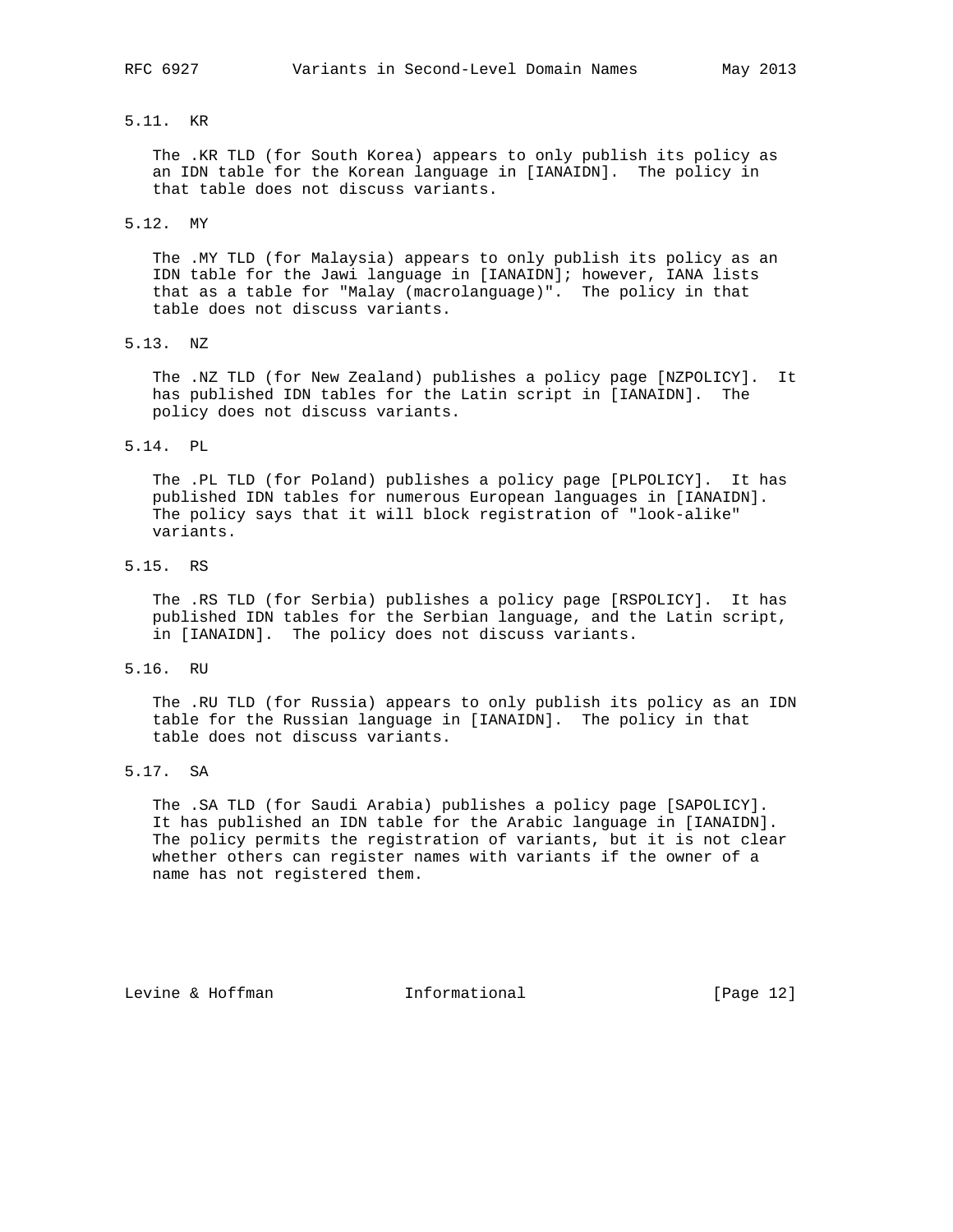### 5.18. SE

 The .SE TLD (for Sweden) publishes a policy page [SEPOLICY]. It has published IDN tables for the Swedish and Yiddish languages, and the Latin script, in [IANAIDN]. The policy does not discuss variants.

5.19. TW

 The .TW TLD (for Taiwan) appears to only publish its policy as an IDN table for the Chinese language in [IANAIDN]. The policy in that table does not discuss variants.

5.20. UA

 The .UA TLD (for Ukraine) publishes a policy page [UAPOLICY]. It has published an IDN table for the Cyrillic script in [IANAIDN]. The policy does not discuss variants.

## 5.21. VE

 The .VE TLD (for Venezuela) appears to only publish its policy as an IDN table for the Spanish language in [IANAIDN]. The policy in that table does not discuss variants.

5.22. XN--90A3AC

 The .XN--90A3AC TLD (for Serbia) (U+0441 U+0440 U+0431) publishes a policy page [RSIDNPOLICY]. It has published IDN tables for the Cyrillic script in [IANAIDN]. The policy does not discuss variants.

### 5.23. XN--MGBERP4A5D4AR

 The .XN--MGBERP4A5D4AR TLD (for Saudi Arabia) (U+0627 U+0644 U+0633 U+0639 U+0648 U+062F U+064A U+0629) appears to only publish its policy as an IDN table for the Arabic script in [IANAIDN]. The policy permits the registration of variants, but it is not clear whether others can register names with variants if the owner of a name has not registered them.

### 6. Acknowledgements

 Many people contributed to this document, particularly Nacho Amadoz, Marc Blanchet, Michelle Coon, Jordi Iparraguirre, Frederico A. C. Neves, Vaggelis Segredakis, Doron Shikmoni, Andrew Sullivan, Dennis Tan, and Joseph Yee.

Levine & Hoffman **Informational** [Page 13]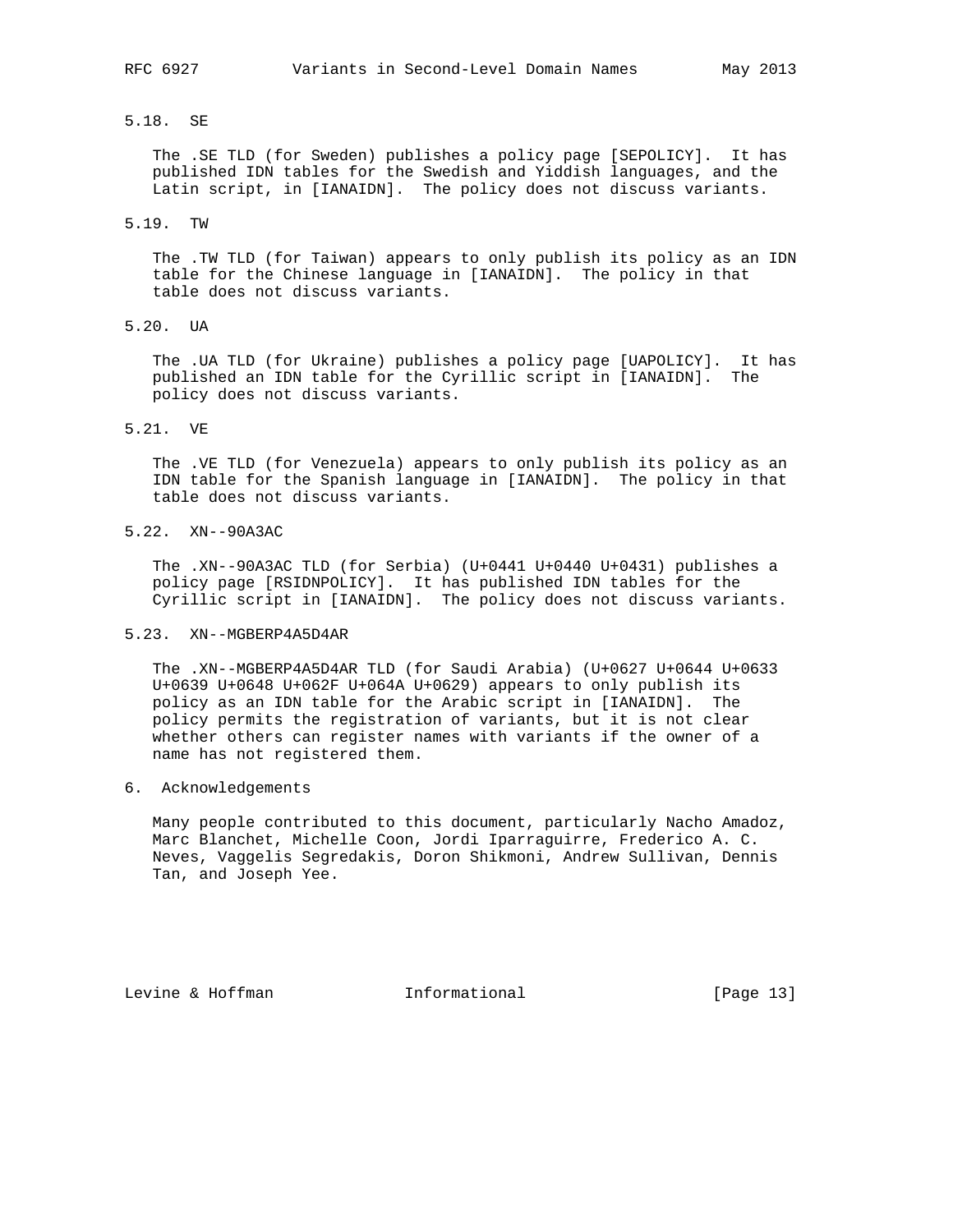7. Security Considerations

 There are many potential security considerations for various methods of dealing with IDN variants. However, this document is only a catalog of current variant policies and does not address whether they are good or bad ideas from a security standpoint. The documents cited in the Terminology section have a little discussion of security considerations for IDN variants.

- 8. Informative References
	- [ASIACJK] Dot.Asia Organisation, ".ASIA CJK (Chinese Japanese Korean) IDN Policies", May 2011, <http://dot.asia/policies/ DotAsia-CJK-IDN-Policies-COMPLETE--2011-05-04.pdf>.
	- [BGPOLICY] Register.BG, "Terms and Conditions for Domain Name Registration and Support in the .BG Zone and the Sub- Zones", August 2011, <https://www.register.bg/user/ static/rules/en/index.html>.
	- [BRPOLICY] Registro.br, "Dominios .br", September 2011, <http://registro.br/dominio/regras.html>.
	- [CHANDIWALA12]

 Chandiwala, S., "Letter from Sadik Chandiwala to John Levine", December 2012.

 [CLPOLICY] NIC Chile, "Syntax Rules for Domain Names under .CL", August 2005, <http://www.nic.cl/CL-IDN-policy.html>.

 [ESIDN] Red.es, "IDN area", <http://www.dominios.es/dominios/ en/todo-lo-que-necesitas-saber/valores-anadidos/ area-idn>.

- [EUPOLICY] EURid, ".eu Domain Name Registration Terms and Conditions", <http://link.eurid.eu/trm-con>.
- [G1] ICANN, "Guidelines for the Implementation of Internationalized Domain Names, Version 1.0", <http://www.icann.org/en/resources/idn/ idn-guidelines-20jun03-en.htm>.
- [G3] ICANN, "Guidelines for the Implementation of Internationalized Domain Names, Version 3.0", <http://www.icann.org/en/resources/idn/ idn-guidelines-02sep11-en.htm>.

Levine & Hoffman **Informational** [Page 14]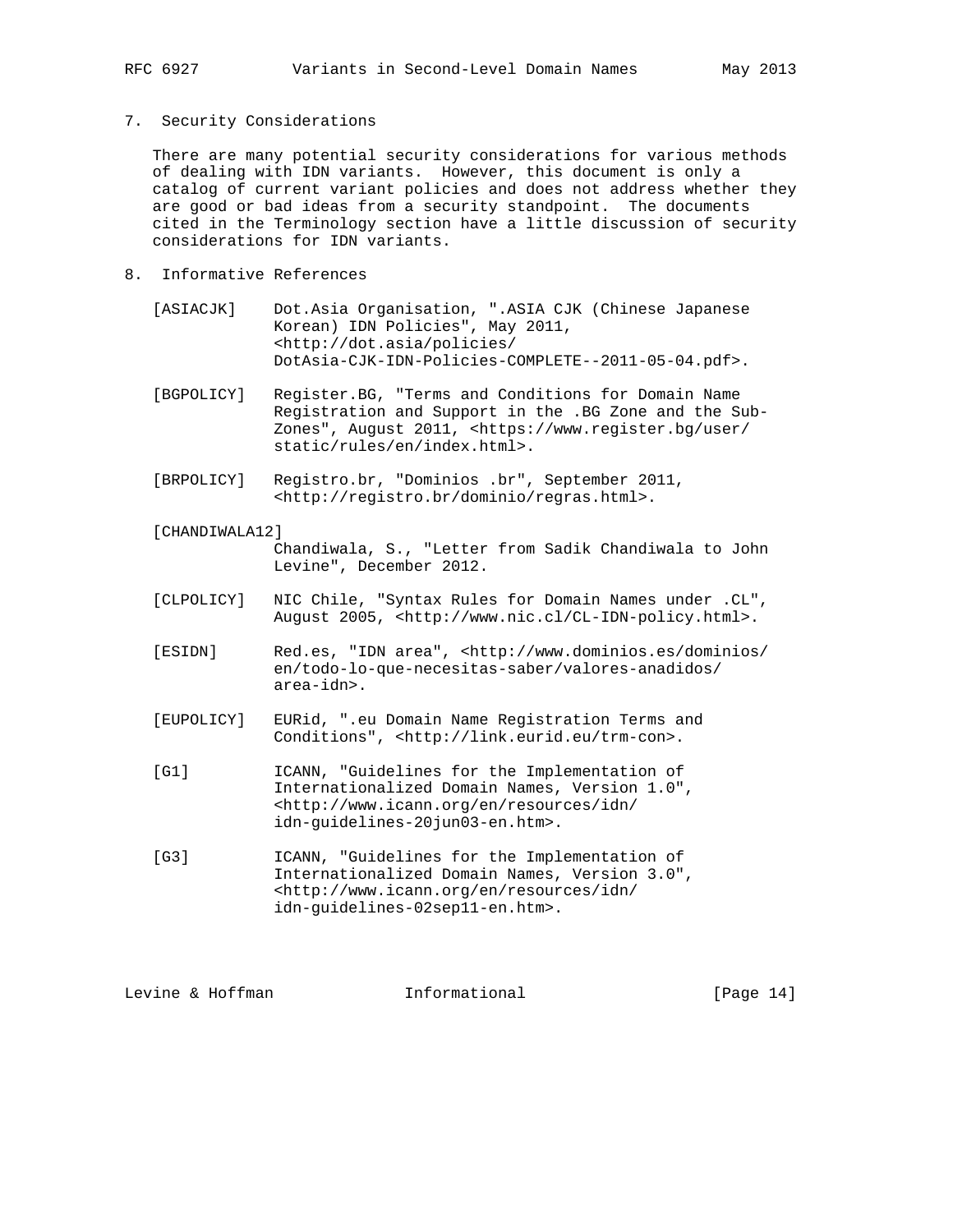- [GRFAQ] Foundation for Research and Technology Hellas, "Frequently Asked Questions regarding [.gr] Domain Name registrations", <https://grweb.ics.forth.gr/faq.jsp?lang=en>.
- [GRPOLICY] Foundation for Research and Technology Hellas, "Regulation on Management and Assignment of [.gr] Domain Names", 2011, <https://grweb.ics.forth.gr/tomcat\_docs/ AP592\_012\_2011\_.pdf>.
- [IANAIDN] IANA, "Repository of IDN Practices", <http://www.iana.org/domains/idn-tables>.
- [ICANNAGREE] ICANN, "ICANN Registry Agreements", <http://www.icann.org/en/about/agreements/registries>.
- [ICANNBIZ9] ICANN, "Appendix 9 of ICANN .BIZ Registry Agreement", December 2006, <http://www.icann.org/en/about/ agreements/registries/biz/appendix-09-08dec06-en.htm>.
- [ICANNCATS] ICANN, "Appendix S of ICANN .CAT Registry Agreement", March 2006, <http://www.icann.org/en/about/agreements/ registries/cat/cat-appendixs-22mar06-en.htm>.
- [ICANNINFO9] ICANN, "Appendix 9 of ICANN .INFO Registry Agreement", December 2006, <http://www.icann.org/en/tlds/agreements/ info/appendix-09-08dec06.htm>.
- [ICANNMOBIS] ICANN, "Appendix S of ICANN .MOBI Registry Agreement", November 2005, <http://www.icann.org/en/about/agreements/ registries/mobi/mobi-appendixs-23nov05-en.htm>.
- [ILPOLICY] Israel Internet Association (ISOC-IL), "Rules for the Allocation of Domain Names Under the Israel Country Code Top Level Domain ("IL ")", August 2010, <http://www.isoc.org.il/domains/il-domain-rules.html>.
- [INFOTABLES] Afilias, "Internationalized Domain Names", <http://info.info/information/ internationalized-domain-names>.
- [IRPOLICY] IPM/IRNIC, "Internationalized Domain Names in .IR", <http://www.nic.ir/Internationalized\_Domain\_Names>.
- [JPPOLICY] JPRS, "Technology bylaws regarding generic domain name registration JP", <http://jprs.jp/doc/rule/saisoku-1-wideusejp.html>.

| Levine & Hoffman | Informational | [Page 15] |
|------------------|---------------|-----------|
|                  |               |           |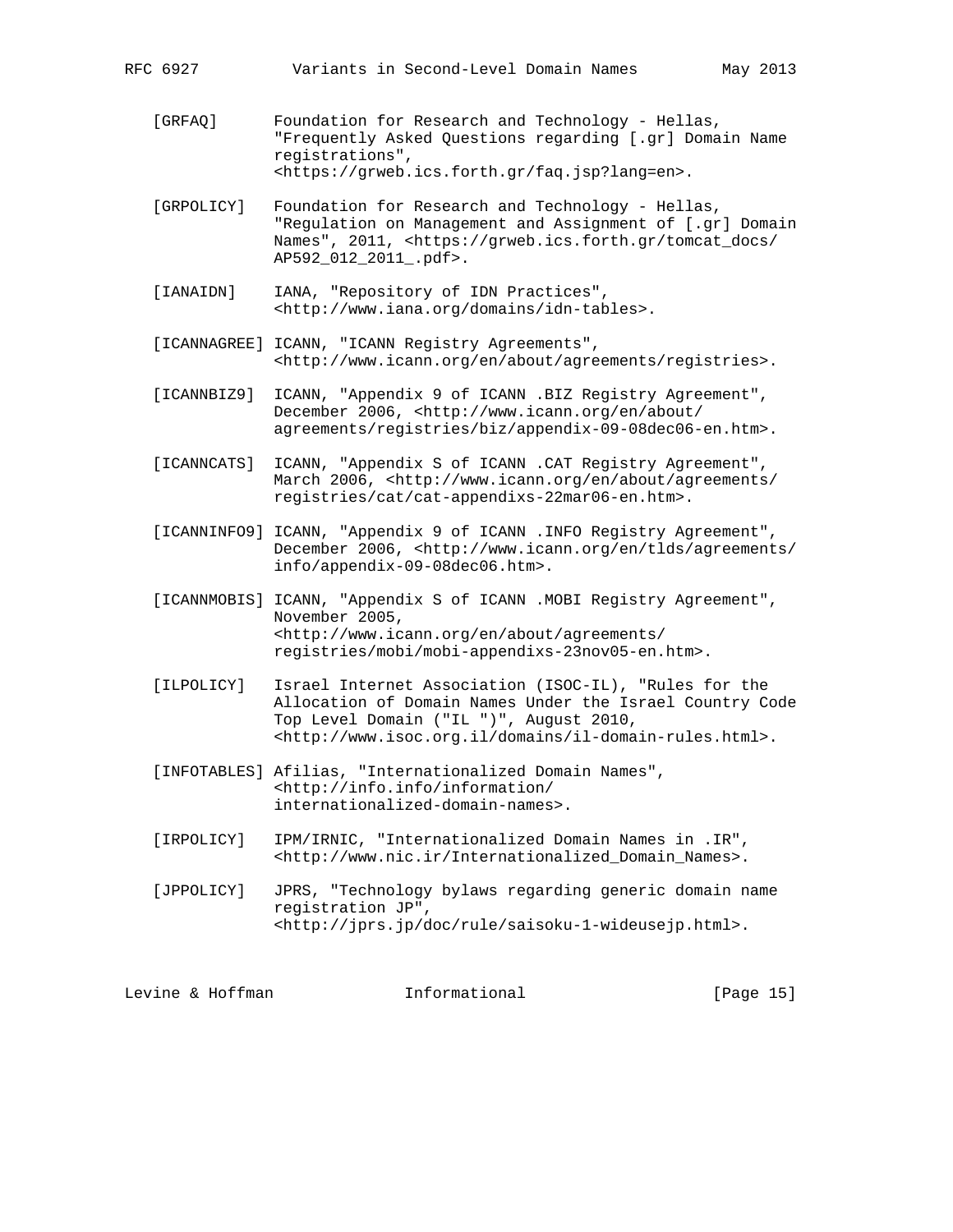[LEWIS03] Lewis, R., "Letter from Russell Lewis to Paul Twomey", October 2003, <http://www.icann.org/en/news/ correspondence/lewis-to-twomey-13oct03-en.htm>.

[MUSEUMPOLICY]

 MuseDoma, "Internationalized Domain Names (IDN) in .museum - Policies and terms of use", January 2009, <http://about.museum/idn/idnpolicy.html>.

- [NZPOLICY] .nz Registry Services, "Internationalised Domain Names (IDN)", <http://nzrs.net.nz/dns/idn>.
- [PIRFAQ] Public Interest Registry, "Internationalized Domain Name (IDN) Questions", <http://www.pir.org/why/global/idn>.
- [PIRIDN] Public Interest Registry, "Go Global", <http://www.pir.org/why/global>.
- [PLPOLICY] NASK (PL-TLD), "Registering Internationalized Domain Names under .PL", July 2007, <http://www.dns.pl/IDN/idn-registration-policy.txt>.
- [RFC1035] Mockapetris, P., "Domain names implementation and specification", STD 13, RFC 1035, November 1987.
- [RFC3743] Konishi, K., Huang, K., Qian, H., and Y. Ko, "Joint Engineering Team (JET) Guidelines for Internationalized Domain Names (IDN) Registration and Administration for Chinese, Japanese, and Korean", RFC 3743, April 2004.
- [RFC4713] Lee, X., Mao, W., Chen, E., Hsu, N., and J. Klensin, "Registration and Administration Recommendations for Chinese Domain Names", RFC 4713, October 2006.
- [RFC5890] Klensin, J., "Internationalized Domain Names for Applications (IDNA): Definitions and Document Framework", RFC 5890, August 2010.
- [RFC6672] Rose, S. and W. Wijngaards, "DNAME Redirection in the DNS", RFC 6672, June 2012.

[RSIDNPOLICY]

 RNIDS, "Internationalized Domain Names (IDN) in xn--90a3ac ccTLD", October 2011, <http://www.rnids.rs/ data/DOKUMENTI/idn-srb-policy-termsofuse-v1.4-eng.pdf>.

Levine & Hoffman **Informational** [Page 16]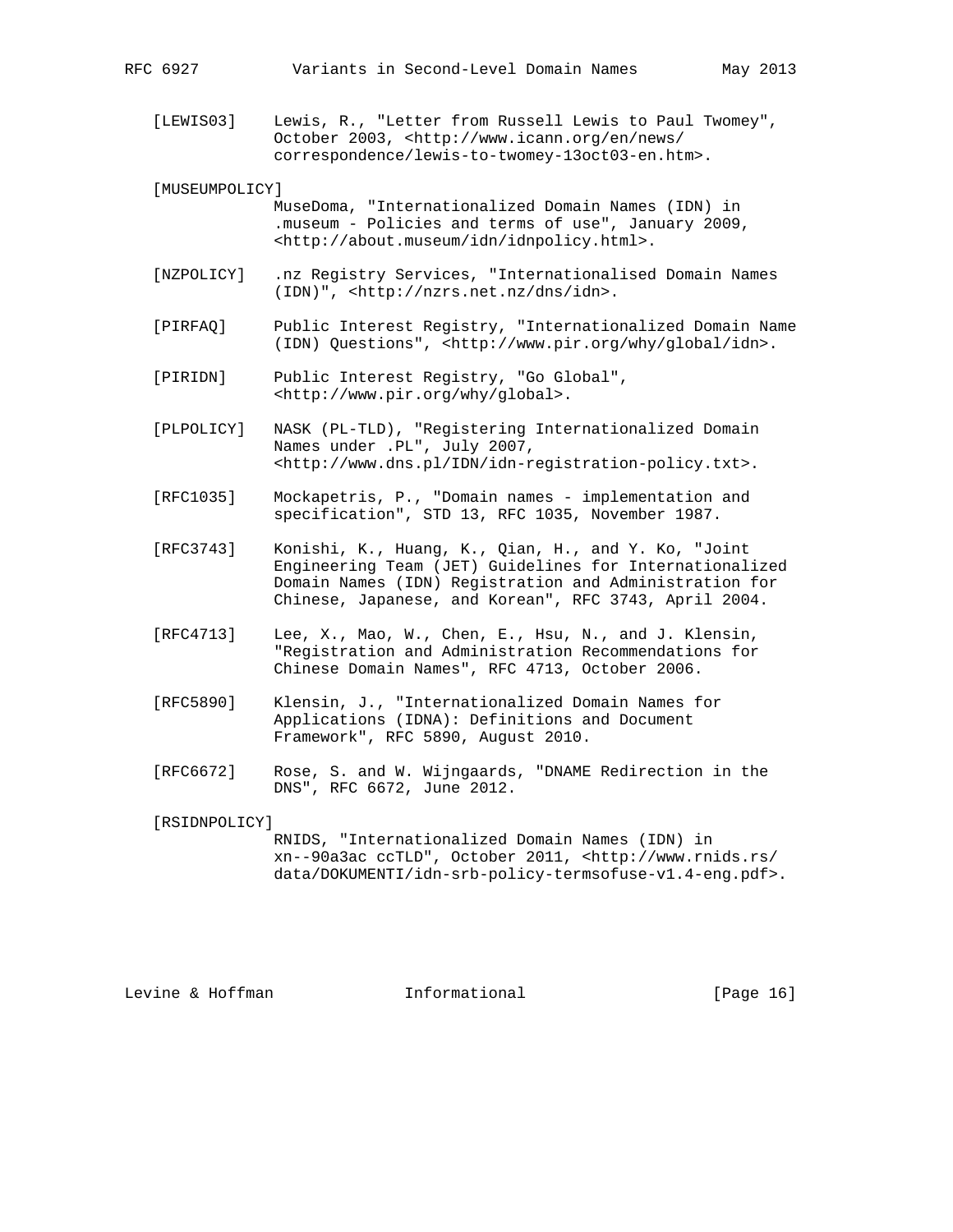[RSPOLICY] RNIDS, "General Terms And Conditions For Registration of .rs Domain Names", June 2009, <http://www.rnids.rs/ data/DOKUMENTI/Opsti%20akti/list0029\_en.pdf>.

 [SAPOLICY] Saudi Network Information Center, "Saudi Domain Name Registration Regulation", March 2011, <http://nic.sa/docs/ Saudi\_Domain\_Name\_Registration\_Regulation\_V3.0\_EN.pdf>.

- [SEPOLICY] .SE (The Internet Infrastructure Foundation), "Domain names (IDN)", <https://www.iis.se/english/register/idn/>.
- [TELPOLICY] Telnic, ".TEL Policies", <http://www.telnic.org/policies.html>.

 [TURNER03] Turner, B., "Letter from Ben Turner to Paul Twomey", November 2003, <http://www.icann.org/en/news/ correspondence/turner-to-twomey-17nov03-en.htm>.

- [TWOMEY03] Twomey, P., "Letter from Paul Twomey to Ram Mohan", August 2003, <http://www.icann.org/en/news/ correspondence/twomey-to-mohan-19aug03-en.htm>.
- [TWOMEY03A] Twomey, P., "Letter from Paul Twomey to Edward Viltz", October 2003, <http://www.icann.org/en/news/ correspondence/twomey-to-viltz-21oct03-en.htm>.
- [TWOMEY04] Twomey, P., "Letter from Paul Twomey to Cary Karp", January 2004, <http://www.icann.org/en/news/ correspondence/twomey-to-karp-20jan04-en.htm>.
- [TWOMEY04A] Twomey, P., "Letter from Paul Twomey to Richard Tindal", July 2004, <http://www.icann.org/en/correspondence/ twomey-to-tindal-29jul04.pdf>.
- [UAPOLICY] UA ccTLD, "Registration Schedule of IDN-domains", <http://www.hostmaster.ua/idn/>.
- [VIPREPORT] ICANN, "A Study of Issues Related to the Management of IDN Variant TLDs (Integrated Issues Report)", <http://www.icann.org/en/topics/idn/ idn-vip-integrated-issues-final-clean-20feb12-en.pdf>.

 [VRSNADDL] Verisign, "Additional Logic", <http://www.verisigninc.com/en\_US/products-and-services/ domain-name-services/domain-information-center/ idn-code-points/additional-logic/index.xhtml>.

Levine & Hoffman **Informational** [Page 17]